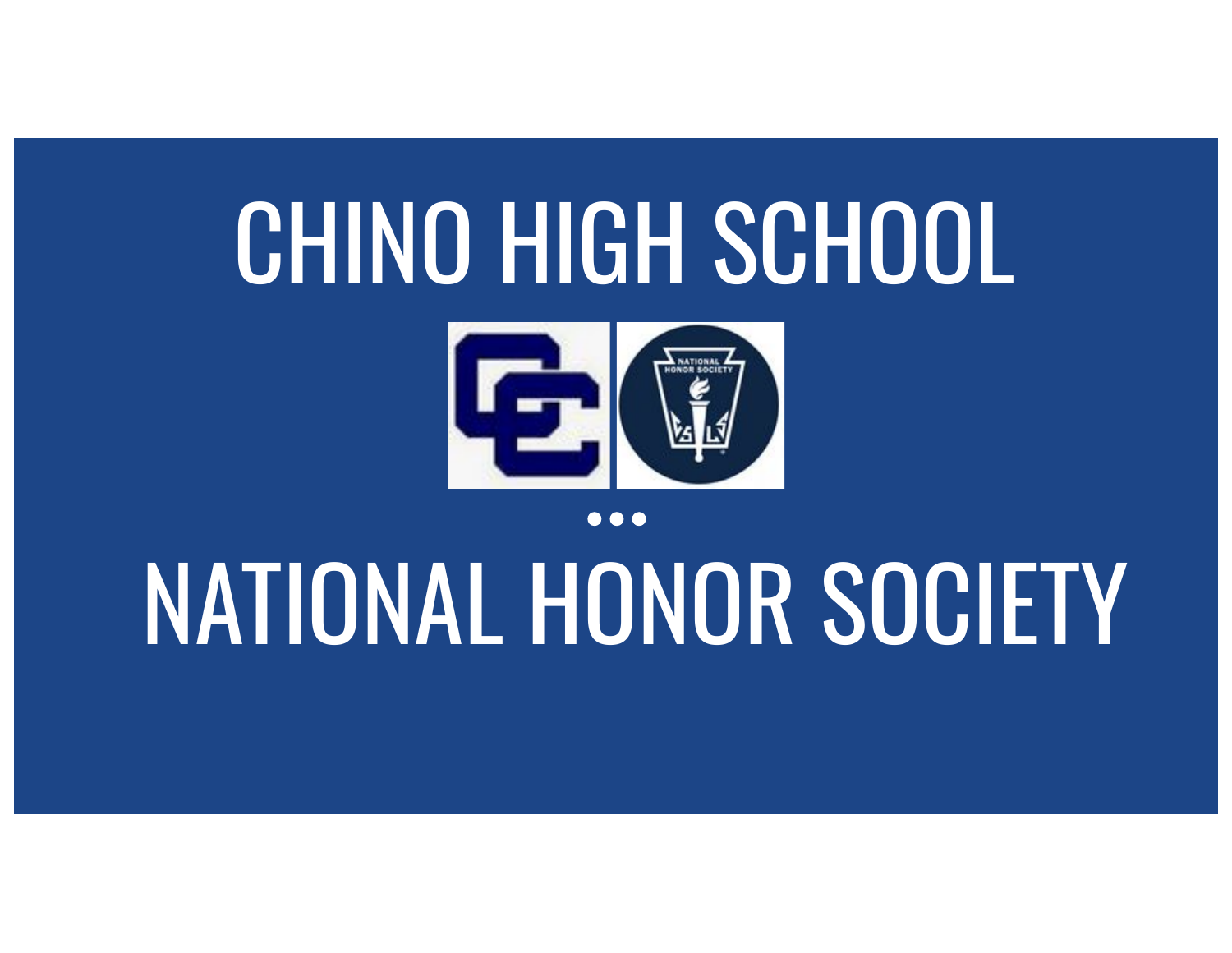

● Mr. To

Email: viet\_to@chino.k12.ca.us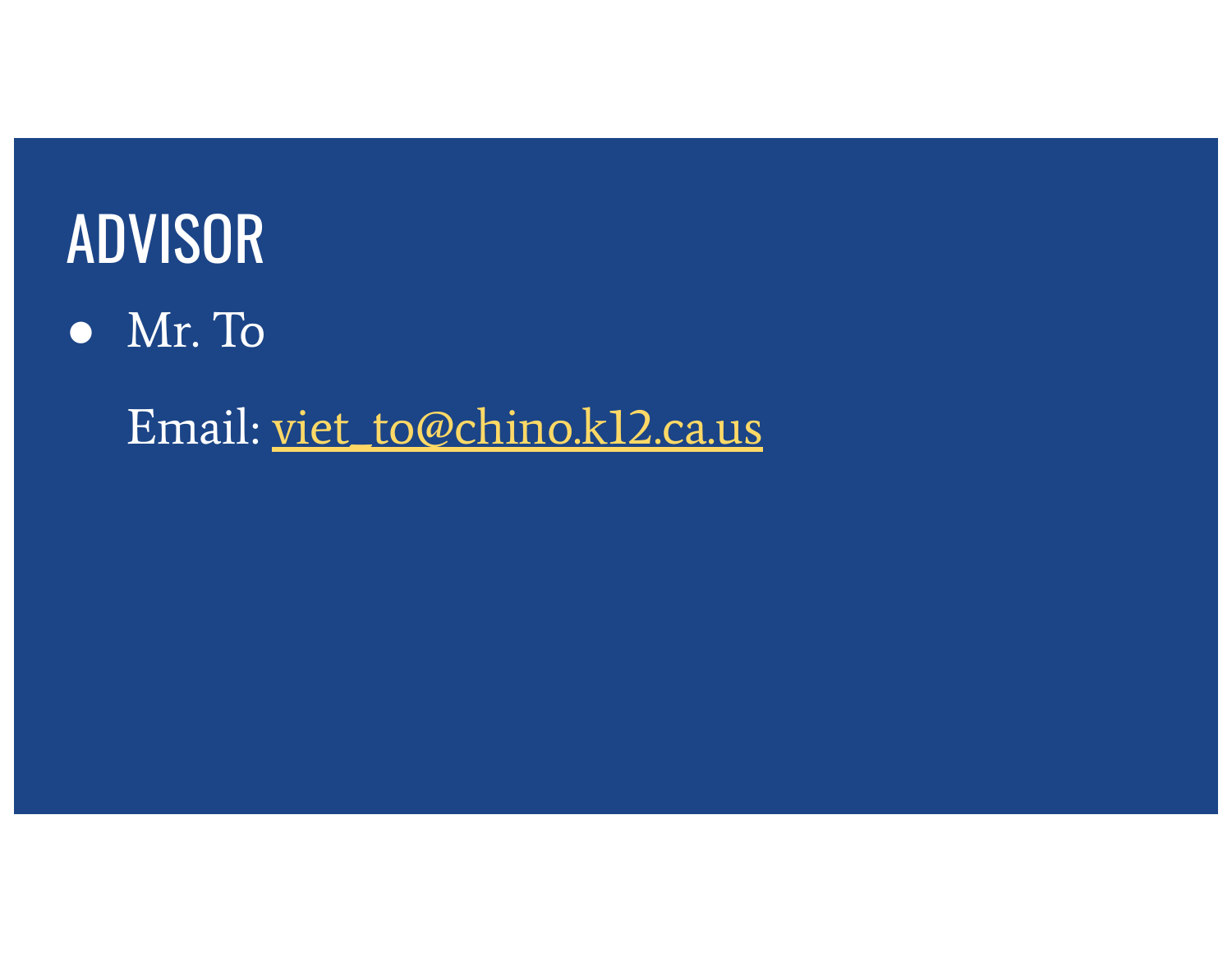### CLUB OFFICERS

- Co President Aaliyah Diaz & Eden Reyes
- Vice President Aaron Mercado
- Secretary Daniel Mora
- Historian Alyssa Galindo
- Treasurer Erica Valenzuela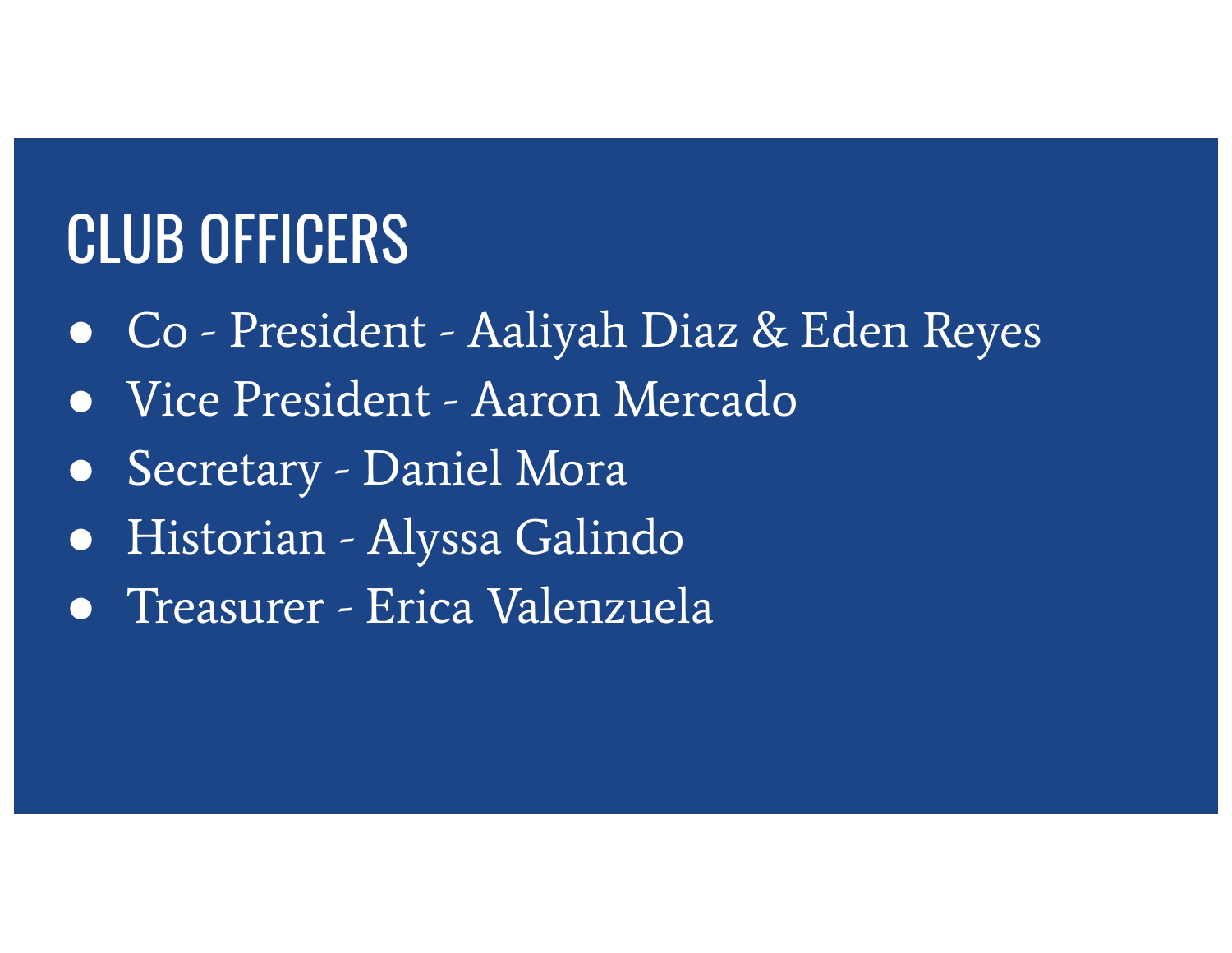#### WHAT IS NHS?

The National Honor Society is an organization that recognize students who demonstrate and are committed to the values of scholarship, service, leadership, and character in school settings.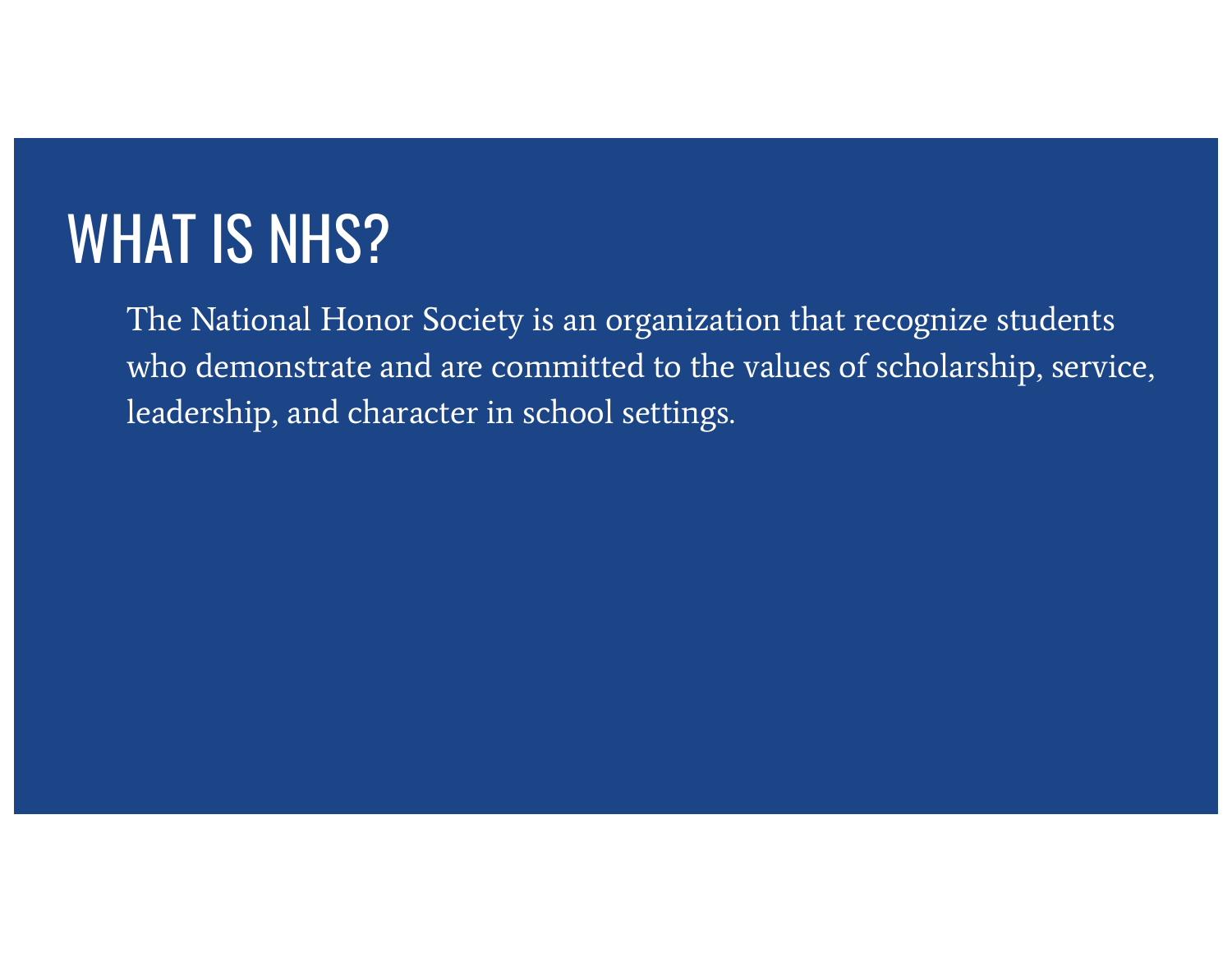#### WHY WAS I SELECTED?

You have been selected to become a member of our NHS chapter because of your exemplary dedication to academics and school spirit.

Since the start of high school, you maintained academic achievement by achieving a GPA of 3.7 or higher, exercised qualities of good character and leadership inside and outside of the classroom, and demonstrated a passion to serve the greater community outside of the school.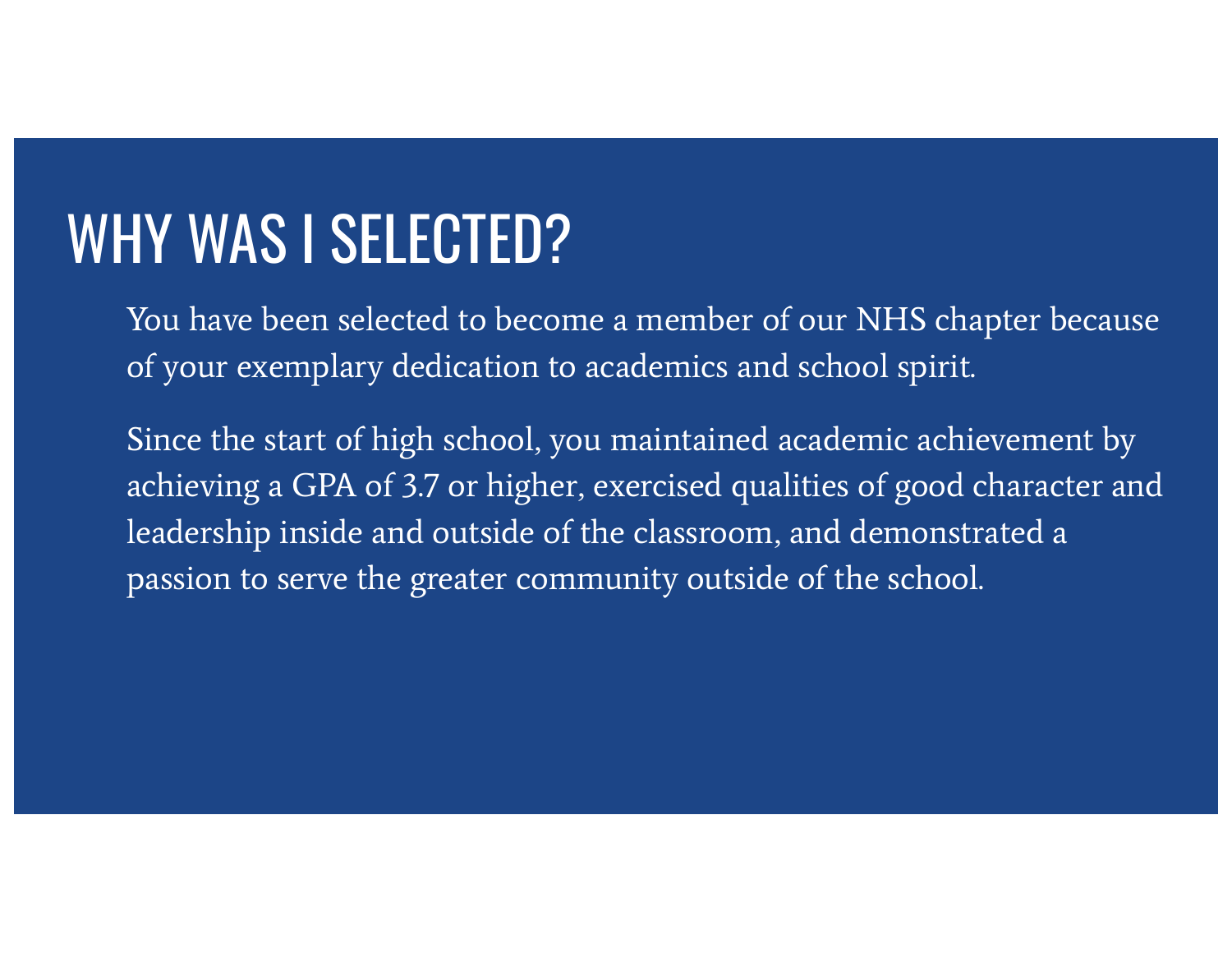## WHAT DOES MY MEMBERSHIP ENTAIL?

- As a Senior and second-year member, you will organize a service project that fulfill a need within the school or community. You will work with a cohort of NHS Juniors.
- As a Junior and first-year member, you will work closely with an NHS Senior, offering support and help.

Seniors will be responsible for completing 20 service project hours.

Juniors will be responsible for completing 10 service project hours.

● In addition to your commitment to the service project, you will be required to fulfill 10 hours of peer tutoring and/or community service hours for EACH semester.

> \*Your contribution to the service project and service activities can be listed and put onto your college and scholarship applications.